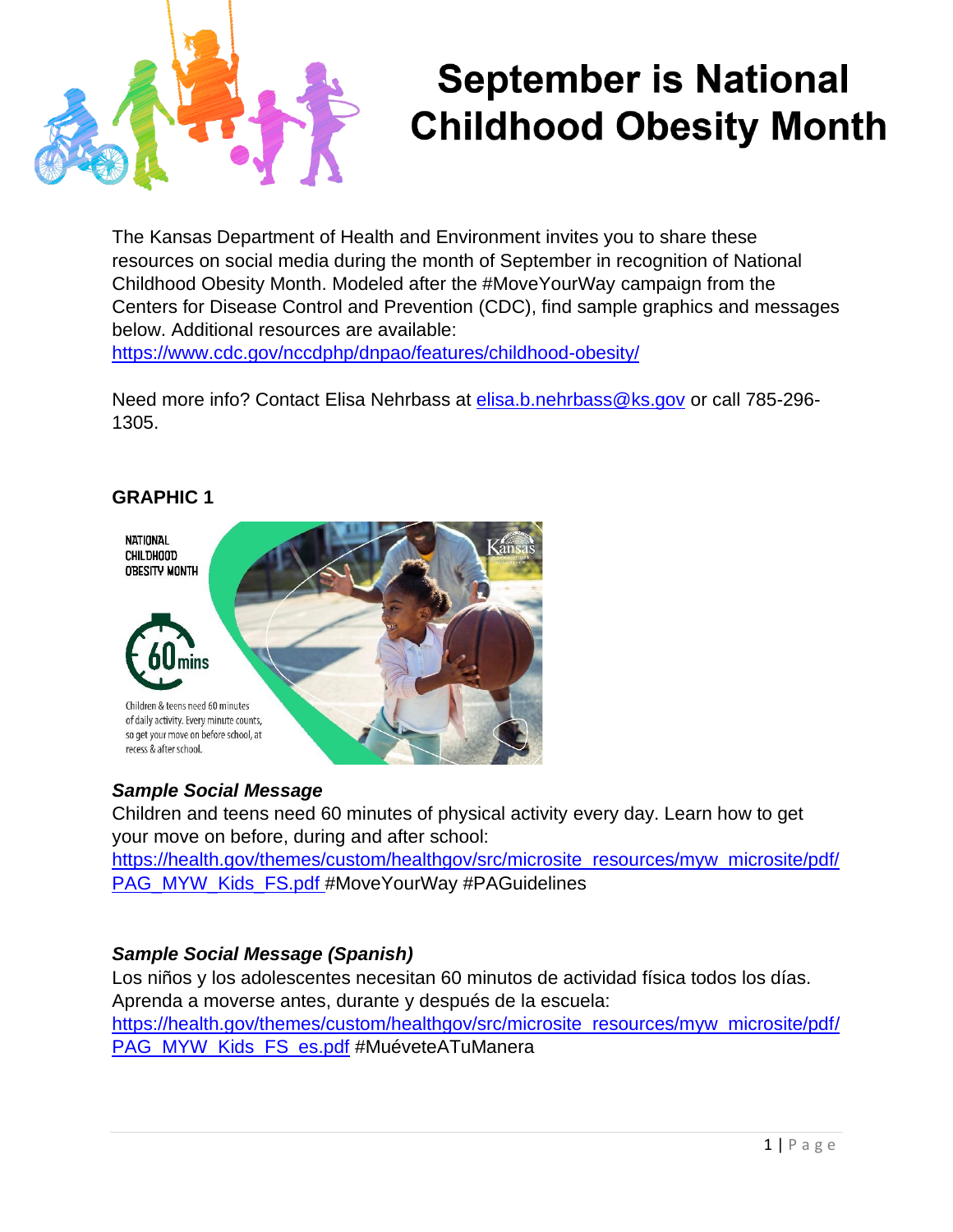#### **GRAPHIC 2**



# *Sample Social Message*

When the whole family moves together, everyone gets the health benefits. Find an activity planner and more resources for adults and kids from health.gov: <https://health.gov/MoveYourWay/Activity-Planner/At-Home/> #MoveYourWay

## *Sample Social Message (Spanish)*

Cuando toda la familia se muda junta, todos obtienen los beneficios para la salud. Encuentre un planificador de actividades y más recursos para adultos y niños en health.gov:

<https://health.gov/espanol/MoveYourWay/Activity-Planner/At-Home/> #MuéveteATuManera

### **GRAPHIC 3**



NATIONAL CHILDHOOD **OBESITY MONTH** 

**ALL CHILDREN** need time & opportunity to move & exercise.